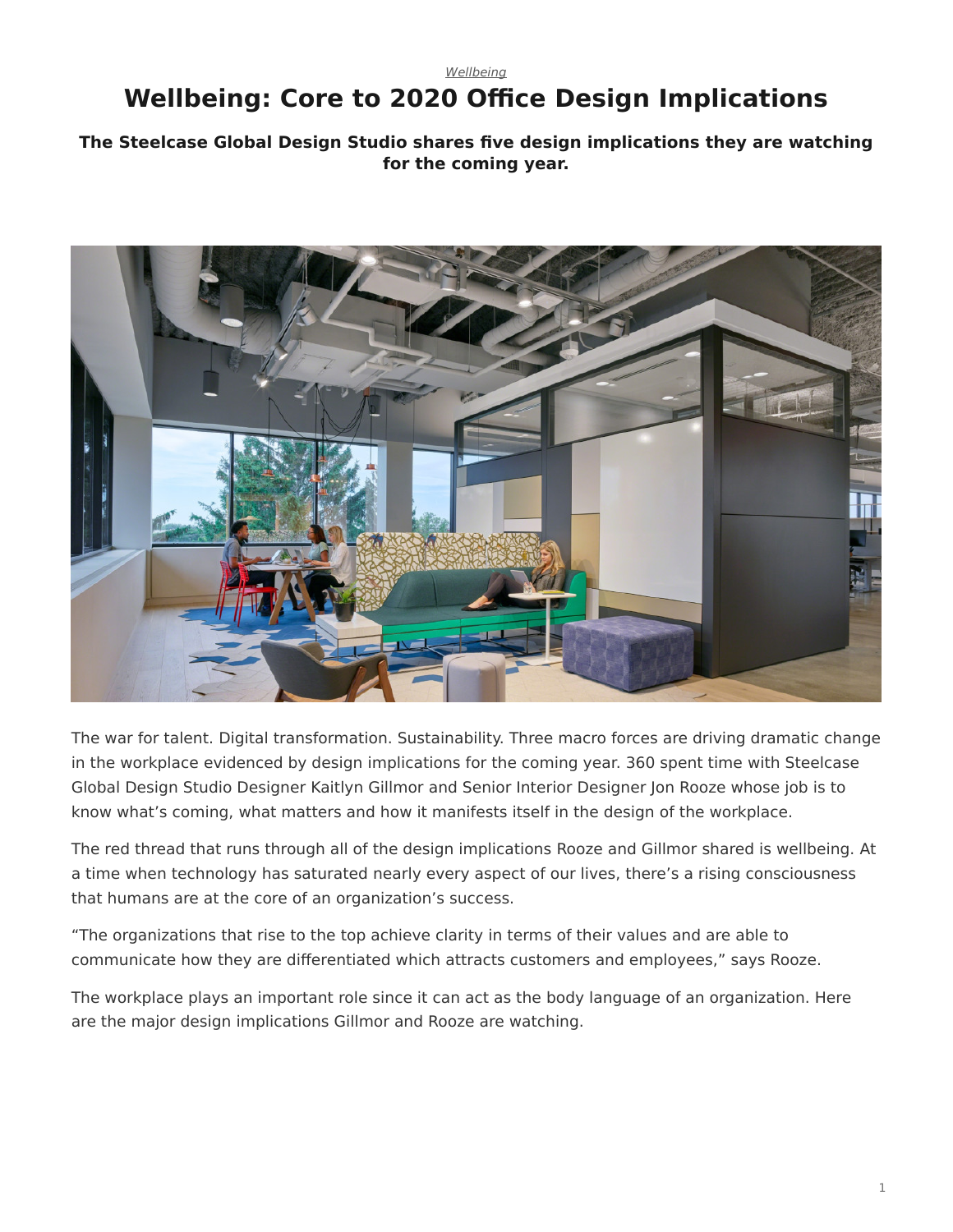

# **1. ORIGIN STORIES**

People are eager to understand the origin story behind where they work and what they consume. The consumer mindset is shifting away from perfection and toward embracing natural materials and diversity in design which connects to people's desire to have a deeper connection with where they work and what they buy.

### **Workplace Examples**

- Transparency is key. There will be less hidden behind the curtain because to buy-in to values and culture, people need to see what's happening underneath the surface. Designers will curate more of what's around a space to share influences and inspiration as well as the human connection behind a product or service.
- Waste is a resource. Companies and designers are finding ways to repurpose what had been considered waste to add value to space and let people feel good about what they're consuming.
- Beyond simply finding moments to reconnect with nature in the workplace, designers are harnessing what biology has to offer to integrate nature in new ways. An interest in [mycelium textiles](https://www.bustle.com/p/clothing-made-of-mushrooms-might-just-be-the-future-its-actually-pretty-cool-8018663) is an example of how the definition of fabrication is changing. Fabric made of mushrooms is non-toxic, waterproof and fire-resistant.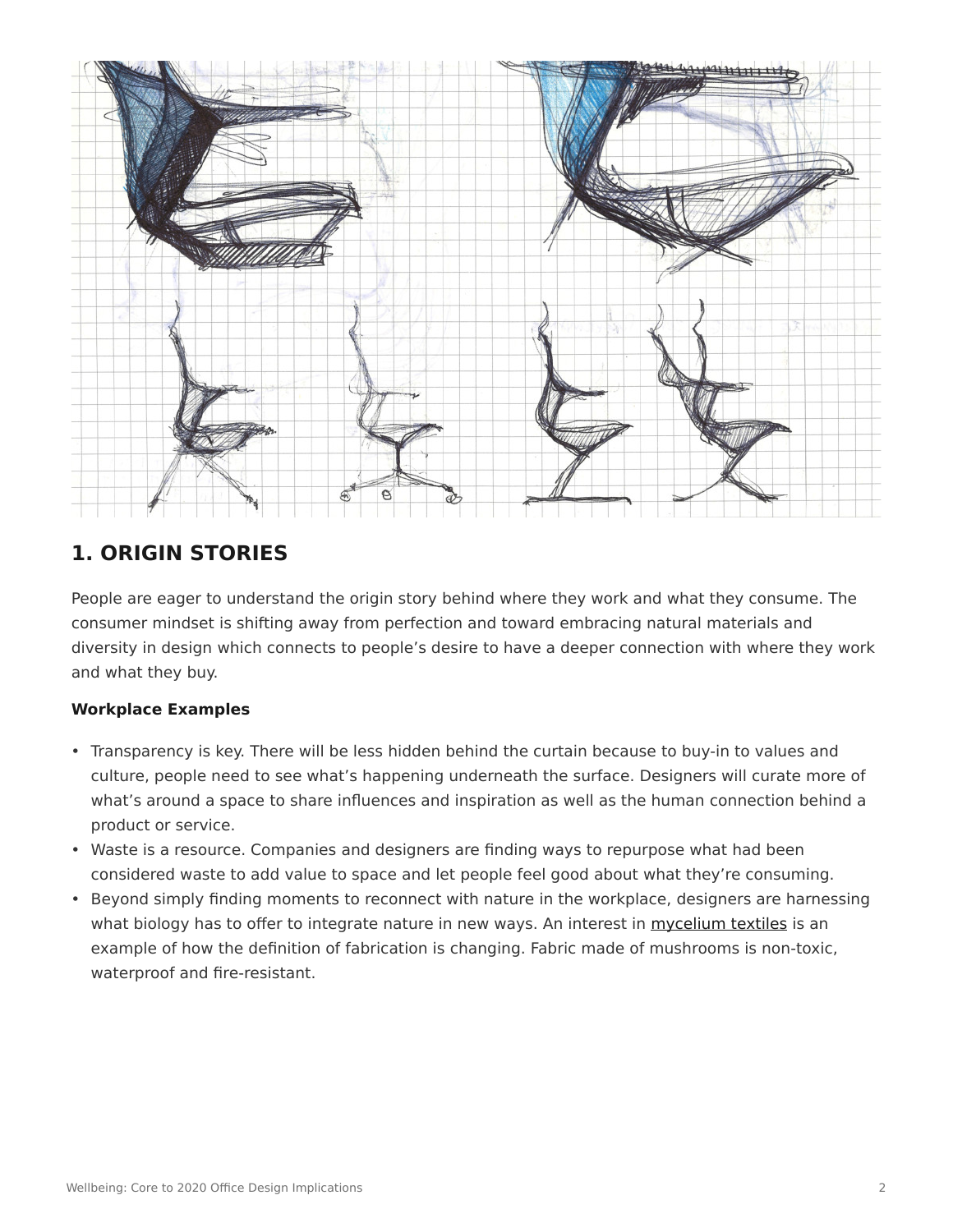

# **2. CONNECTED CULTURE**

When you add the [importance of talent](https://www.steelcase.com/asia-en/research/articles/topics/culture/talent-search/) to the rise of burnout and [loneliness](https://www.steelcase.com/asia-en/research/articles/topics/collaboration/five-ways-office-can-help-combat-loneliness/), it's easy to see how the workplace is an opportunity to build communities connected by a shared culture. Space is a way for people to walk into work and immediately see a company's values.

### **Workplace Examples**

- Large overarching brands that used to let their consumer-facing products speak for themselves are now stepping forward with a clear corporate message. People no longer separate customer experience from a company's cultural values.
- Organizations are putting increased emphasis on how people feel and work better when wellbeing is supported holistically. Instead of just offering a gym or healthy food options, companies are looking at how lighting, materiality, color, [social spaces](https://www.steelcase.com/asia-en/research/topics/social-office-spaces/) and other elements of the work experience help people feel good.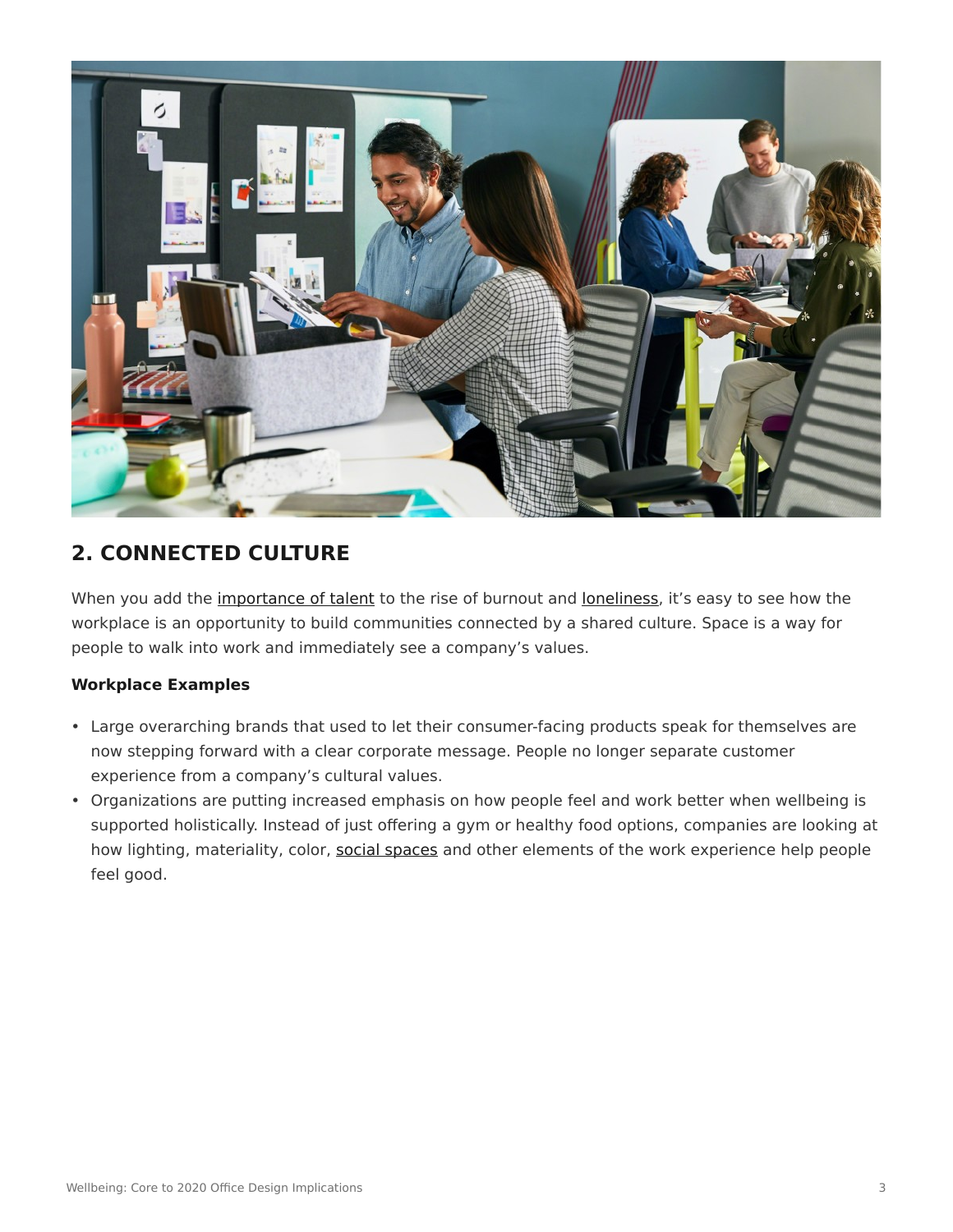

## **3. SOCIAL MEDIUM**

The "retail apocalypse" closed 12,000 stores in the last decade. Those that have reinvented themselves are creating a theatrical, social experience to draw in customers. They are focusing on becoming a destination that groups of people want to visit together.

#### **Workplace Examples**

- People are innately social animals. They are increasingly heading into the office to work with others — teamwork is increasing with no signs of slowing. Office design is moving away from gimmicks like ball pits and beer fridges, and toward impactful spaces and tools that encourage and enhance collaborative work.
- The workplace is being intentionally designed to support teamwork, but also to support the crosspollination of ideas outside of teams. "Humans have to be intentional about how they step back from their perspective to avoid groupthink and foster innovation," says Gillmor.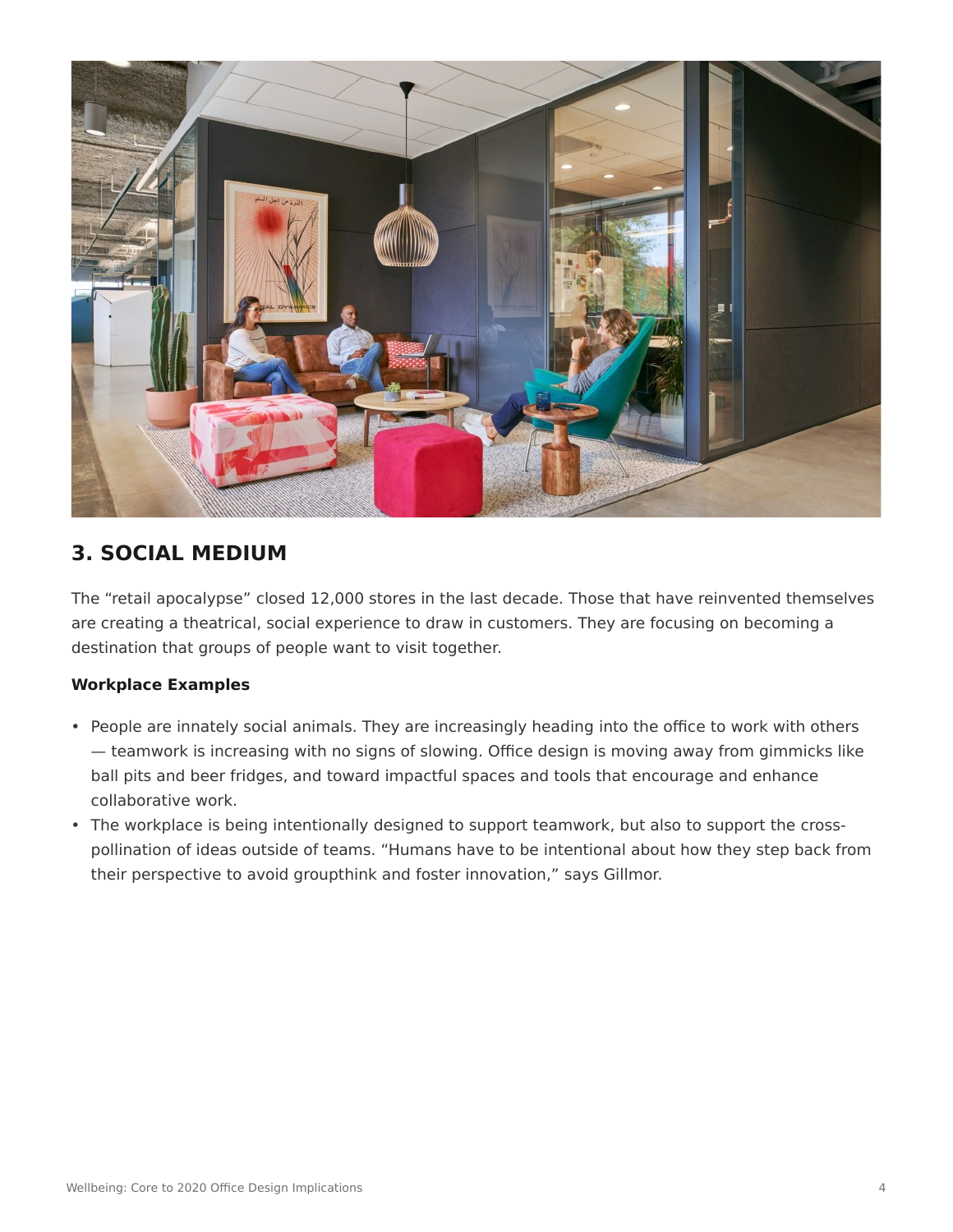

# **4. FRICTIONLESS ENVIRONMENTS**

Time is the new luxury. Technology is being layered into the workplace to augment the environment helping people focus, prioritize time and offload non-value add tasks. More and more, both analog and digital elements are being designed to make things effortlessly easy.

#### **Workplace Examples**

Furniture is being created for the office that lets teams easily reconfigure it in the moment. (ex. [Steelcase Flex Collection\)](https://www.steelcase.com/asia-en/products/panels/steelcase-flex-collection/)

Walking into an office space, a digital assistant automatically books the space for you (it can release it as well if you don't show up).

Innovation in materials science created the **[SILQ office chair](https://www.steelcase.com/asia-en/products/office-chairs/silq/)** which responds to the inputs your body gives it with only one adjustment — height.

Retail experiences allow you to use a QR code to decide what you want to try on and it's added to a fitting room.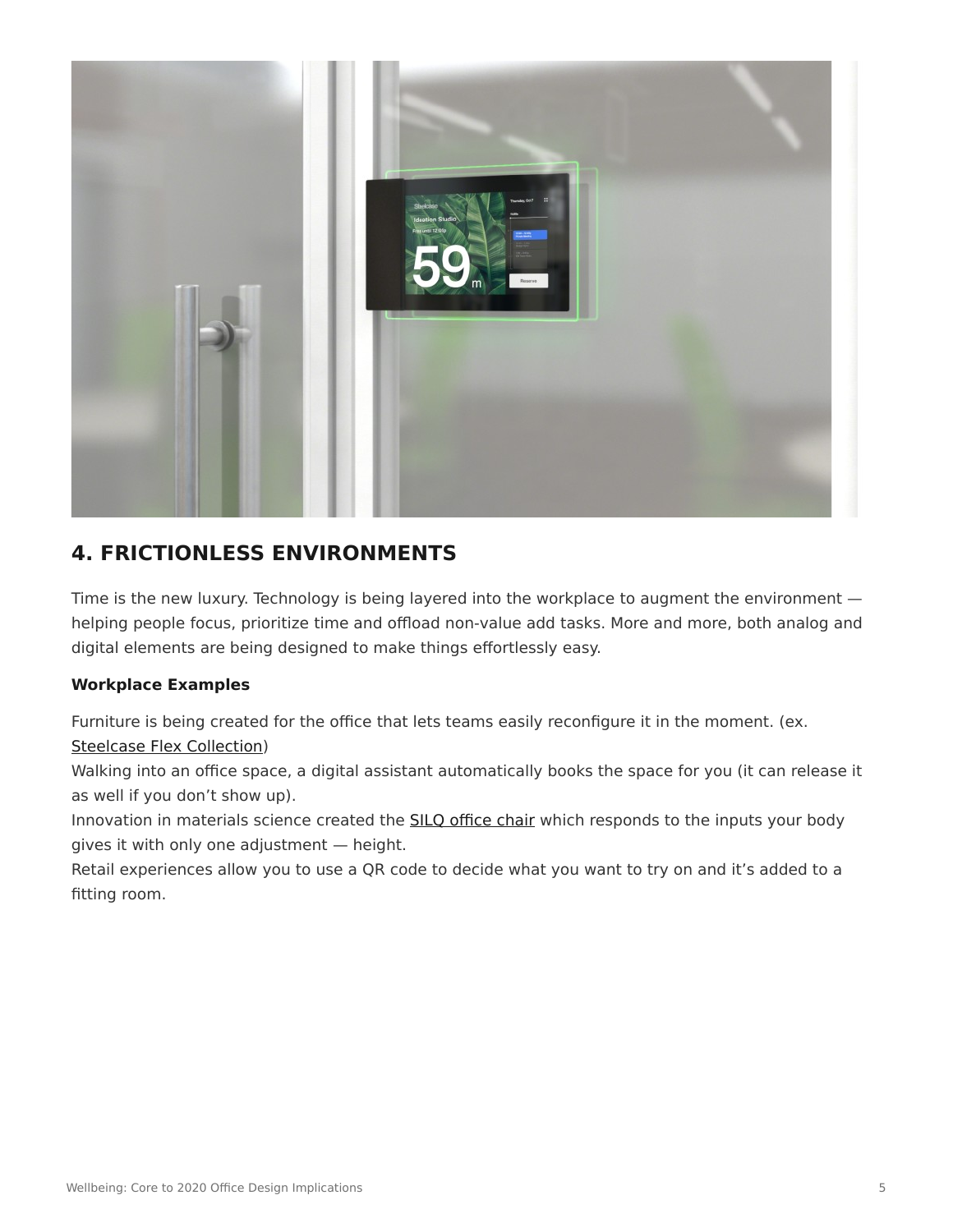

## **5. MAKE YOUR MARK**

There are less one-size-fits-all experiences at work. More and more designers are reimagining the workplace to be more personal and more seamlessly responsive to individuals and teams.

#### **Workplace Examples**

- More and more [collaborative spaces](https://www.steelcase.com/asia-en/office-renaissance/) are not owned by individuals or teams. Yet, designers are finding ways to let people put their own stamp on these shared spaces. Personalization is less about knickknacks and more about performance — empowering people to move a table, chair or light to make the space more functional for their work style.
- AI and other digital tools are allowing organizations to provide better products for their customers and better experiences for their employees.

"There is this balance developing between curating an experience for employees and customers that reflects and communicates a company's values, and building trust by providing opportunities for people to express their identity and create a sense of belonging," says Gillmor.

In 2020, keep an eye out for more design elements that support how people feel, think and move. You'll see more transparency from brands and products, more ways to make meaningful connections and build relationships, more ways to make life easier at work and more ways to make things personal.